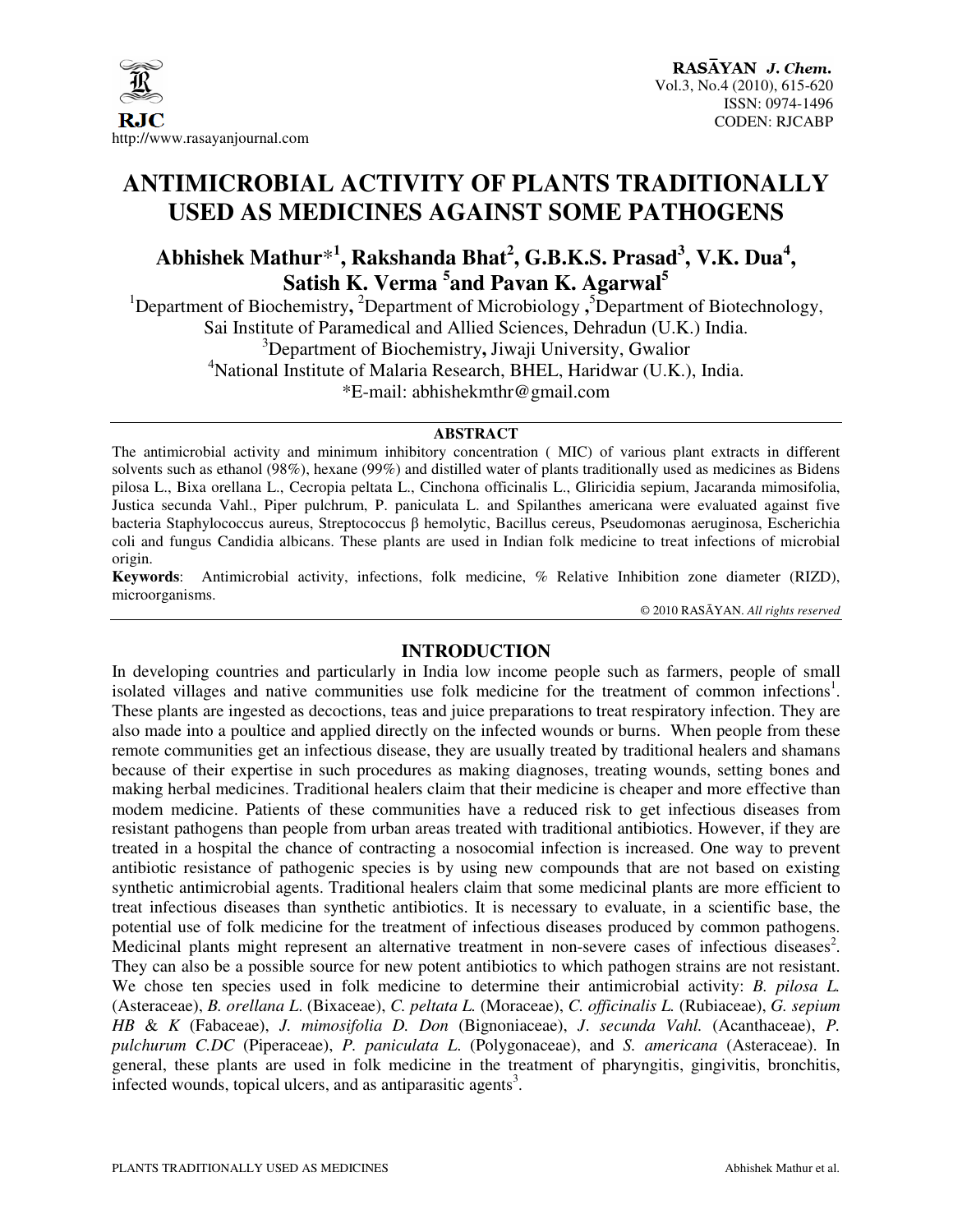The extract of *B. pilosa* is used in folk medicine as an anti-helminthic and protozoacide agent; it also has antiseptic properties. It contains flavanoids<sup>4</sup>. The ethanol extract of the leaves of *B. orellana* possesses antimicrobial activity against Gram (+) microorganisms and *C. albicans*<sup>5</sup>. Also, its leaves have been employed to treat malaria and leishmaniasis. Its seeds contain carotenoid<sup>6, 7</sup>. The ethanol extract of *C*. *peltata* has been used as an antibilious, cardiotonic and diuretic agent<sup>8</sup>. In addition, its leaves have been employed against blennorrhea and warts<sup>9</sup>. The decoction of the leaves of *C. officinalis* is used to treat ameobiasis<sup>10, 11</sup>. Its dry bark is active against *P. falciparum*, and herpes. It contains quinoline alkaloid<sup>12, 13</sup>. Branches and leaves of *G. sepium* are used to reduce fever in children and adults. It has also been used as insecticide and to treat infections produced by *Microsponum canis*, *Trichophyton mentagrophytes*, and *Neisseria gonorrohae*. Its leaves have iridoids, triterpenes, saponins (I and II) <sup>14, 15</sup>. The water extract of *J. mimosifolia* is active against *P. aeruginosa.* Its flowers contain flavones and flavanoids. Its leaves have terpinods, triterpenes, flavones, and steroids<sup>16-17</sup>.

*J. secunda* has been used to disinfect scorpion wound. *P. pulchrum* is used to disinfect snakebites<sup>18-19</sup>. Other species exhibit antimicrobial activity against *P. aeruginosa* and *C. albicans. Polygala* spp. possesses trypanocidal activity<sup>20</sup>. It contains coumarins<sup>21,22</sup>. Flowers of *S. americana* are used to treat mouth infections and some varieties of herpes. It contains spilantol<sup>23</sup>. Evidently, there are not sufficient scientific studies that confirm the antimicrobial properties of these plants. This study looks into the *in vitro* antimicrobial activity of these plants against six pathogenic microorganisms that cause the most common cases of infectious diseases of poverished communities in India.

### **EXPERIMENTAL**

#### **Plant material**

All the plants were collected by farmers and traditional healers from the villages of different parts. All the species were identified by Taxonomist.

#### **Preparation of plant extracts**

The plant extracts were prepared using the modified method<sup>24</sup>. Briefly, three 100 g portions of the dried powdered plants material were soaked separately in 500 ml of distilled water, ethanol (98 %) and nhexane (99%), for 72 h. Then, each mixture was refluxed followed by agitation at 200 rpm for 1h. The filtrates obtained were concentrated under vacuum at 40°C to obtain the dry extracts.

#### **Determination of antimicrobial activity**

#### **Microorganisms used**

The pure cultures of test organisms (*S. aureus* ATCC 29737, *S.* Β *hemolytic* ATCC 10389, *B. cereus*  ATCC 14603, *P. aeruginosa* ATCC 25619, *E. coli* ATACC 10536, and *C. albicans* ATCC 53324) were obtained from the Microbiology laboratory Sai Institute of Paramedical and Allied Sciences, Dehradun (U.K.), India.

#### **Culture media**

The medium used for the activation of the microorganisms was Soybean casein broth (SCB). The following selective agar media used for the antimicrobial test. Baird-Parker *(S. aureus*), Cetrimide (*P. aeruginosa*), Mc-Conkey (*E.coli*), Blood (*S.* β *hemolytic*), Nutritive(*B. cereus*), and Sabouraud's Dextrose(*C. albicans*).

#### **Inoculum**

The microorganisms were inoculated into SCB and incubated at  $35 \pm 2$ °C for 4 h. The turbidity of the resulting suspensions was diluted with SCB to obtain a transmittance of 25.0 % at 580 nm. This level of turbidity is equivalent to approximately  $3.0 \times 10^8$  CFU/ml.

#### **Agar diffusion assay**

The modified agar well diffusion method<sup>25</sup> was employed. Each selective medium was inoculated with the microorganism suspended in SCB. On the agar was solidified, it was punched with a six millimeters diameter wells and filled 25 µL of the plants extracts and blanks (ethanol, distilled water, and hexane). The concentration of the extracts employed was 25 µg/ml. Simultaneously, gentamycin sulfate (*S. aureus*, *P. aeruginosa*, *E. coli*, and *B. cereus*), clindamycin *(S.* β *hemolytic*) and nystatin (*C*. *albicans*) were used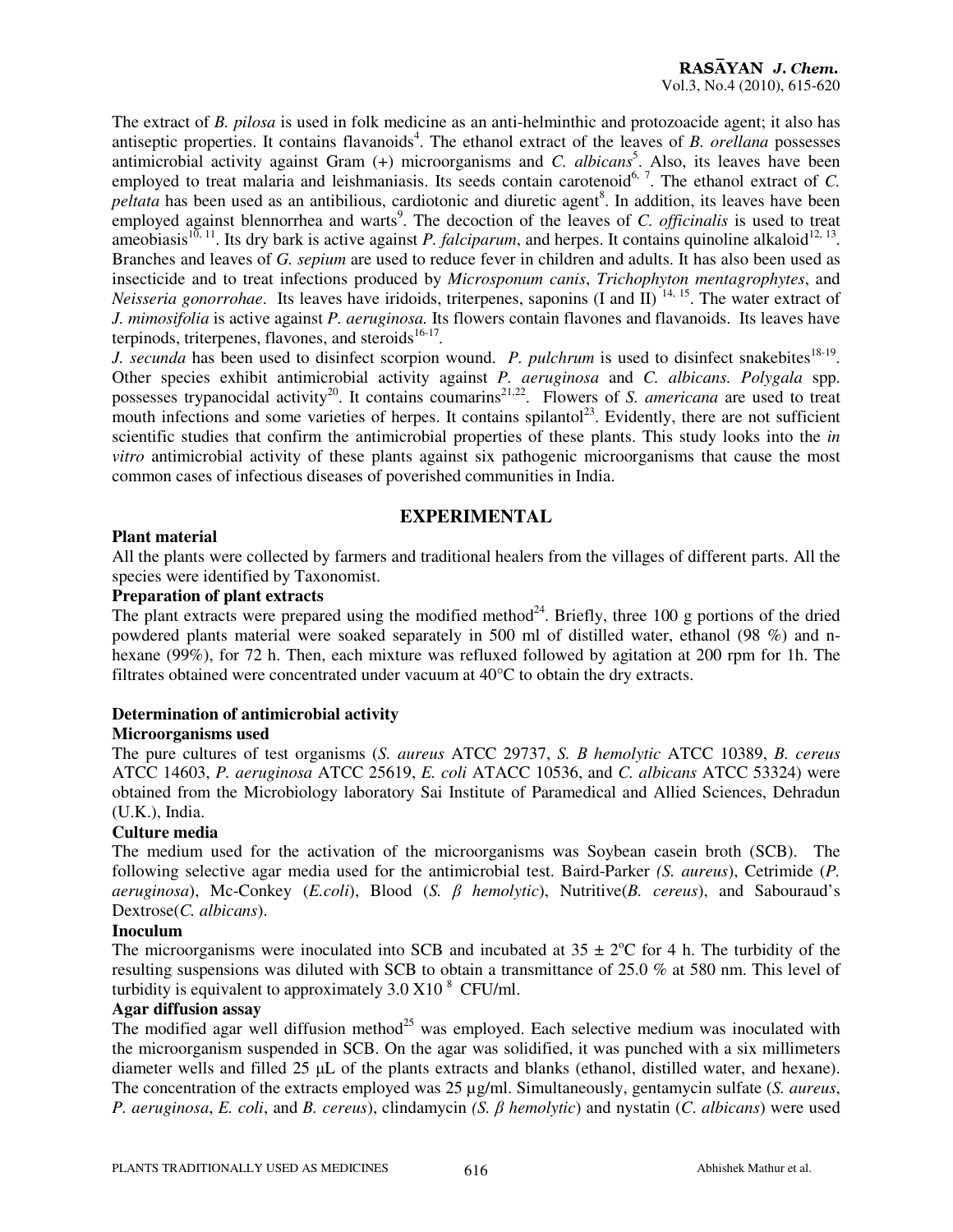as positive controls at a concentration of 1.0, 0.3 and 1.0 µg/ml respectively. The dilution medium for the positive controls was sterile distilled water. The test was carried out by triplicate. The plaques were incubated at  $35 \pm 2^{\circ}\text{C}$  for 24h, except for *C. albicans* which was incubated at  $29 \pm 2^{\circ}\text{C}$ . The antimicrobial activity was calculated by applying the expression.

% RIZD = [(IZD Sample- IZD negative control) / IZD antibiotic standard] X 100

Where RIZD is the percentage of relative inhibition zone diameter and IZD is the inhibition zone diameter (mm). Equation compensates the possible effect of the solvent (blank) other than water on the IZD. The resulting IZD of the samples were either higher than or equal to the IZD of the blanks. Therefore, the obtained percentages were positives (Table 1). The test was considered negative (-) when the IZD of the sample was equal to the IZD of the blank.

#### **Phytochemical screening**

The method<sup>10</sup> was implemented to identify the general phytochemicals groups of compounds in the extracts (Table 1). The test for amino acids was conducted by dissolving 10 mg of dry extracts in 1 ml of ethanol and adding 1 droplet of ninhydrin reagent. For flavanoids, Shimoda's test was adopted (15 mg of dry extract was dissolved in 1 ml of ethanol, concentrated HCl, and magnesium turnings were added). Anthocyanins were identified by adding 1 ml of boiling water, 0.5 ml of 37 % HCl to 10 mg of dry extract. The solution was heated at  $100^{\circ}$ C, cooled and added, 0.4 ml of amylic alcohol. The test for phenolic compounds was carried out by dissolving 10 mg of dry extract in 1ml of 1 % ferric chloride solution. For tannins, 1 ml of the gelatin reagent was added to 1 ml of the filtered aqueous extract Quinones were identified by extracting 10 ml of the aqueous extract with dichloromethane, evaporating the organic phase, and adding 5 ml of ethanol, 1 ml of hydrogen peroxide 5 % and 1 ml of sulfuric acid 50 % respectively. The solution was heated, cooled, extracted with benzene and 1 ml of ammonia solution added. Cardiac glycosides were identified by evaporating 1 ml of the organic phase, dissolving the residue in I ml of ethanol and adding 0.5 ml of Kedde's reagent. For detection of triterpenoids and steroids, 0.5 ml of acetic anhydride and 1 droplet of 37 % sulfuric acid solution were added to 0.5 ml of the organic phase. The test for alkaloids was carried out by adding 0.5 ml of the aqueous extract into four test tubes; boiled, filtered and one droplet of the reagents of Mayer, Valser, Dragendroff's and ammonium Reineckate was added respectively.

#### **RESULTS AND DISCUSSION**

The ethanol extracts of *B. orellana* (seeds), *G. sepium*, *J. mimosifolia* and *P. pulchrum* were the most active against the microorganisms studied. In some cases, the three extracts of the same plant had antimicrobial activity against the same microorganism. Highest yield of extractable substances in the water extract (15.0%). Ethanol extracts exhibited a higher degree of antimicrobial activity as compared with water and hexane extracts fraction. *E. coli, B. cereus and S. aureus* were the most susceptible bacteria to all plant extracts. On the contrary, *S.* β *hemolytic, P. aeruginosa* and *C. albicans* were the most resistant microorganisms. None of the extracts was more active against *S.* β *hemolytic* than the positive control (clindamycin). Only three plants (*J. secunda, P. pulchrum and P. paniculata*) were most active against *C. albicans*. Steroids and anthocyanins of *B. orellana* (seeds) could be responsible for their antimicrobial activity against *S aureus*, *B. cereus* and *E. coli.* Similarly, the presence of steroids and amino acids in *C. peltata* could correspond to its high antimicrobial activity exhibited against *E. coli*. *B. pilosa* showed a low activity against *S. aureus* and *B. cereus.* However, some studies established that the methanol extract of this plant is highly active against *S. aureus, S. epidermidis* and *B. subtilis. C. officinalis* was the species that exhibited the greatest variety of secondary metabolites. It also showed antimicrobial activity against all the pathogens studied. Similarly, *S. americana* presented antimicrobial activity against all the microorganisms studied except for *C albicans.* Alkaloids and steroids found in this plant might account for this. Former studies associated the alkaloid spilantol with its biological activity. This plant also showed the lowest yield of extractable solids among all the plants (0.02%).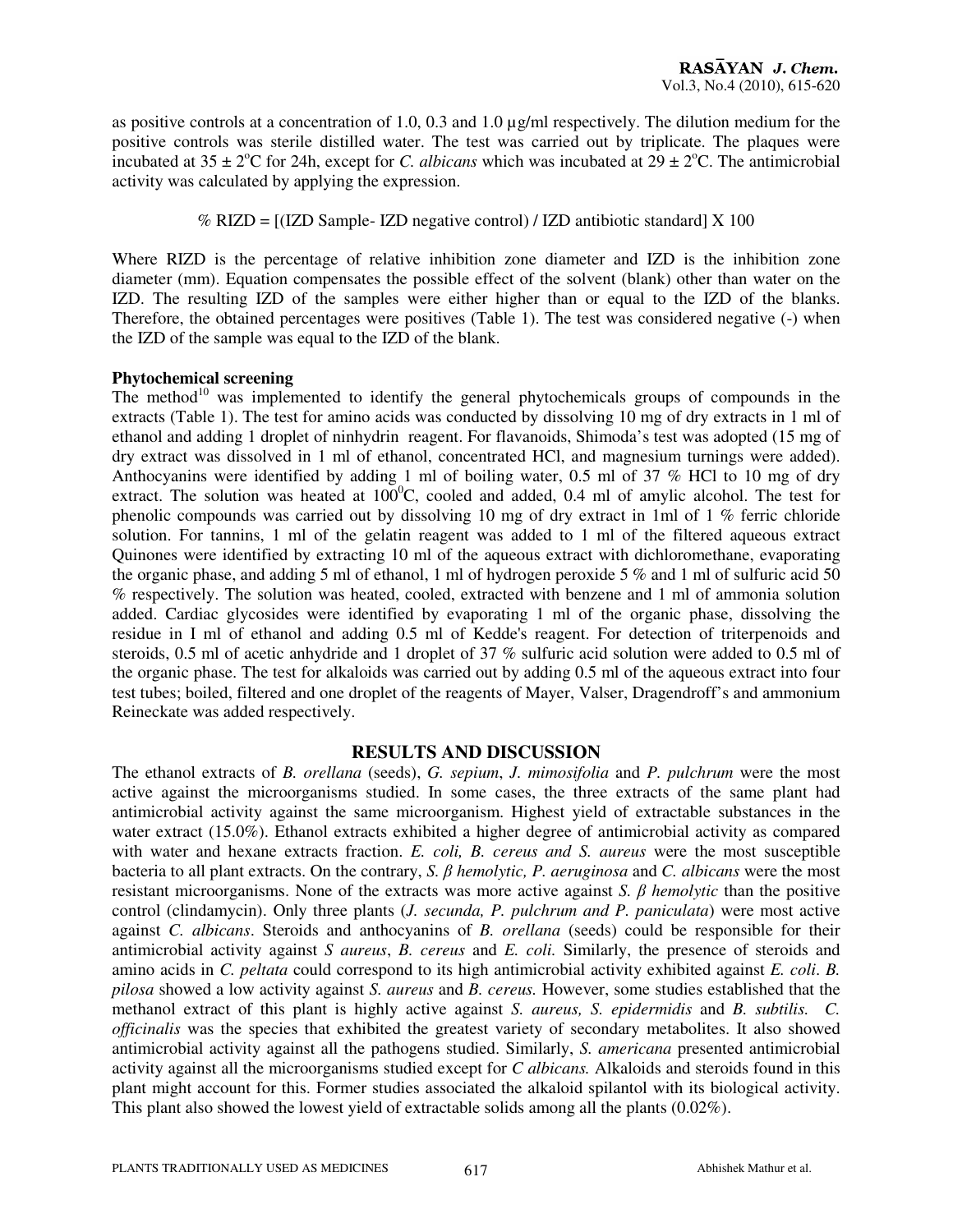## **CONCLUSION**

All the extracts showed varying degrees of antimicrobial activity on the microorganisms tested. Some of these plants were more effective than traditional antibiotics to combat the pathogenic microorganisms studied. The chance to find antimicrobial activity was more apparent in ethanol than water extracts of the same plants. Three species (*B. orellana, J. secunda* and *P. pulchurum* presented the lowest MIC compared to the antibiotic standard. These plants could be a source of new antibiotic compounds. Further work is needed to isolate the secondary metabolites from the extracts studied in order to test specific antimicrobial activity. This *in vitro* study demonstrated that folk medicine can be as effective as modern medicine to combat pathogenic microorganisms. The use of these plants in folk medicine suggests that they represent an economic and safe alternative to treat infectious diseases. However, none of the plants are recommended the treatment of infections produced by *S.* β *hemolytic* and *P. aeruginosa*.

Table-1a: Effect of Ethanolic extracts

| S.No. | Plant            | Microorganisms (% RIZD) |            |      |           |      |           |
|-------|------------------|-------------------------|------------|------|-----------|------|-----------|
|       |                  | <b>SA</b>               | $S\beta H$ | BC   | <b>PA</b> | ECO  | <b>CA</b> |
|       | B. pilosa. L.    | 77.8                    | 68.7       | 64.2 | 68.8      | 87.6 | 54.3      |
|       | B. orellana L.   | 80                      | 75         | 71   | 85        | 92   | 62        |
|       | C. peltala L.    | 76.4                    | 50.7       | 61.7 | 68.6      | 91.3 | 51.8      |
|       | C. officinalis   | 78.5                    | 54.3       | 68.4 | 64.3      | 85.6 | 47.8      |
|       | G. sepium        | 85                      | 72         | 76   | 75        | 80   | 61        |
| 6     | J. mimosifolia   | 78                      | 62.4       | 81.4 | 74.8      | 82.3 | 66.5      |
|       | J. secunda Vahl. | 76.3                    | 56.4       | 63.2 | 61.8      | 82.4 | 79.8      |
| 8     | P. pulchrum      | 79.5                    | 66.5       | 72.1 | 72.9      | 87   | 82.4      |
| 9     | P. paniculata    | 72.4                    | 54.2       | 76.5 | 75.7      | 81.0 | 81.14     |
| 10    | S. americana     | 78.4                    | 73.1       | 74.3 | 71.8      | 86.5 | <b>NA</b> |

#### Table-1b: Effect of aqueous extracts

| S.No.          | Plant           | Microorganisms (% RIZD) |            |           |           |           |           |
|----------------|-----------------|-------------------------|------------|-----------|-----------|-----------|-----------|
|                |                 | <b>SA</b>               | $S\beta H$ | BC.       | <b>PA</b> | ECO       | CA.       |
|                | B. pilosa L     | <b>NA</b>               | NA         | NA        | <b>NA</b> | <b>NA</b> | <b>NA</b> |
| 2              | B. orellana L.  | NA.                     | <b>NA</b>  | NA        | <b>NA</b> | <b>NA</b> | <b>NA</b> |
| 3              | C. peltata L.   | <b>NA</b>               | <b>NA</b>  | NA        | <b>NA</b> | <b>NA</b> | <b>NA</b> |
| $\overline{4}$ | C. officinalis  | <b>NA</b>               | <b>NA</b>  | <b>NA</b> | <b>NA</b> | <b>NA</b> | NA        |
| 5              | G. sepium       | <b>NA</b>               | <b>NA</b>  | <b>NA</b> | <b>NA</b> | <b>NA</b> | <b>NA</b> |
| 6              | J. mimosifolia  | NA                      | <b>NA</b>  | 60.2      | <b>NA</b> | 72.4      | <b>NA</b> |
| 7              | J. secunda Vahl | <b>NA</b>               | <b>NA</b>  | <b>NA</b> | <b>NA</b> | <b>NA</b> | NA.       |
| 8              | P. pulchrum     | 62.2                    | <b>NA</b>  | 60.1      | <b>NA</b> | 71.8      | <b>NA</b> |
| 9              | P. paniculata   | NA.                     | NA.        | <b>NA</b> | <b>NA</b> | <b>NA</b> | <b>NA</b> |
| 10             | S. americana    | <b>NA</b>               | <b>NA</b>  | <b>NA</b> | <b>NA</b> | <b>NA</b> | <b>NA</b> |

#### **ACKNOWLEDGEMENTS**

The authors wish to thank to the Chairman, Mr. Harish Arora and Vice Chairperson, Mrs. Rani Arora of Sai Institute of Paramedical and Allied science, Dehradun (U.K.), India. Thanks are due to the faculties of Dept. of Microbiology, Biochemistry & Biotechnology for their support and cooperation. We acknowledge the research staff of NIMR, Hardwar (U.K.) and Sai Institute, Dehradun (U.K.) for providing us the facilities in Research .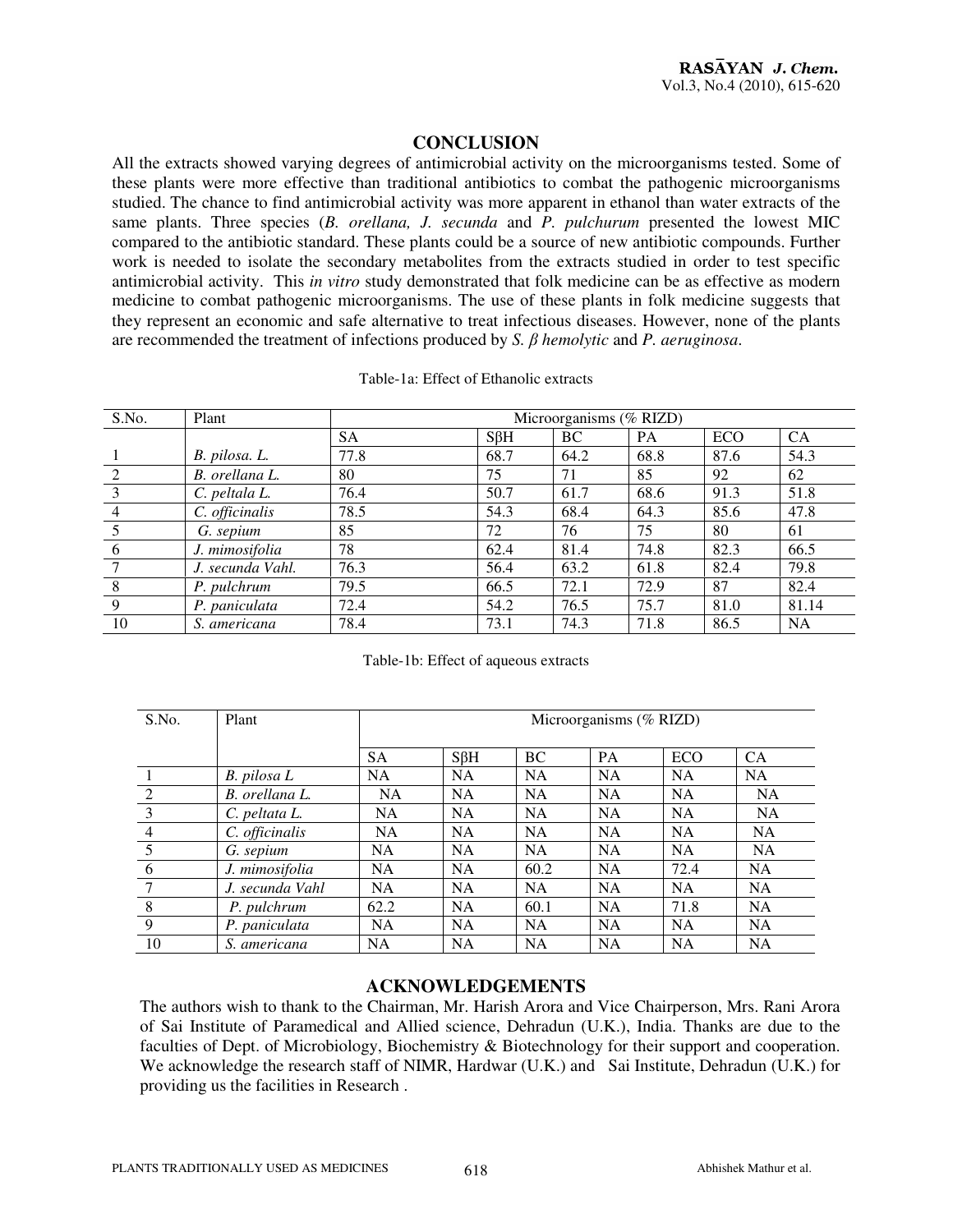| S.No. | Plant          | Microorganisms (% RIZD) |            |      |           |            |           |
|-------|----------------|-------------------------|------------|------|-----------|------------|-----------|
|       |                | <b>SA</b>               | $S\beta H$ | BC.  | <b>PA</b> | <b>ECO</b> | <b>CA</b> |
|       | B. pilosa L    | 76.5                    | 65.4       | 61.5 | 64.3      | 71.2       | 53.4      |
| 2     | B. orellana L. | 72.2                    | 51.5       | 66.5 | 66.5      | 81.4       | 56.7      |
| 3     | C. peltata L.  | 73.4                    | 48.6       | 58.6 | 63.4      | 80.5       | 50.8      |
| 4     | C. officinalis | 75.4                    | 52.5       | 56.5 | 61.5      | 82.3       | 46.9      |
|       | G. sepium      | 68.5                    | 49.5       | 74.3 | 65.6      | 75.6       | 51.5      |
| 6     | J. mimosifolia | 75.6                    | 43.5       | 76.2 | 74.3      | 74.3       | 62.8      |
|       | J. secundaVahl | 74.2                    | 52.5       | 61.5 | 71.1      | 68.5       | 74.3      |
| 8     | P. pulchrum    | 75.7                    | 62.3       | 68.7 | 72.4      | 83.2       | 71.2      |
| 9     | P. paniculata  | 70.5                    | 51.5       | 73.3 | 73.5      | 84.6       | 75.7      |
| 10    | S. americana   | 56.4                    | 56.8       | 51.2 | 48.7      | 44.2       | <b>NA</b> |

| SА |  | Staphylococcus aureus |  |
|----|--|-----------------------|--|
|----|--|-----------------------|--|

SβH = *S* β *hemolytic* 

BC = *Bacillus cereus* 

- PA = *Pseudomonas aeruginosa*
- $=$  *E. coli*
- CA = *Candida albicans*
- $NA = No activity$

#### **REFERENCES**

- 1. D.S. Fabricant, N.R. Farnsworth, *Environmental Health Perspectives Supplements*, **109**, 69 (2001).
- 2. J. Gonzalez. *J Ethnopharmacology*, **2**, 43 (1980).
- 3. T. Rabe, I. Van. , *J. Ethnopharmacology*, **56**, 81 (1997).
- 4. P.M. Shah. *Clinical Microbiology and Infection*, **11**, 36 (2005).
- 5. T.C. Fleischer, E.P.K. Ameade, M.L.K. Mensah, I.K. Sawer.,*Fitoterapia*, **7**,136 (2003).
- 6. O.N. Irobi, M. Moo-Young, W.A. Anderson.,*Pharm Bio.*, **34**, 87 (1996).
- 7. O.A. Binutu, B. Lajubutu, *Afr. J. Med. Sci.*, **23**, 269 (1994).
- 8. A. Caceres, B.R. Lopez, M.A. Giron, H. Logemann, *J. Ethanopharmacol.*, **31**, 263 (1991).
- 9. J. Hikawczuk, V. Saad, T. Guardia, A.O. Juarez, O.S. Giordano, Anales *de la Asociacion Quimica Argentina*., **86**, 167 (1998).
- 10. A. Martinez, G. Valencia. Universidad de Antioquia., Marcha fitoquimica, pp. 59-65 (2003).
- 11. S. Kiokias, M.H. Gordon, *Food Chem.*, **83**, 523 (2003).
- 12. D.C. Warhurst, *Cinchona alkaloids and malaria, Lancet*, **2**, 1346(1981).
- 13. O.B. Wijesekera, L.S. Rajapakse, D.W. Chelvarajan, *J Chromatogr.*, **A21**, 388(1976).
- 14. M.P.Gupta, 270 Plantas Afedicinales Iberoamericanas, **1**. Bogota: Presencia Ltd: pp. 378-379 (1995).
- 15. L. Rastrelli, A. Caceres, F. De Simone, R. Aquino, *J. Agric Food Chem.*, **47**, 1537(1999).
- 16. V. Gambaro, J.A.Garbarino Galeffi C, M. Nicoletti, G.B. Messana L Marini-Bettolo.,**19**, 17-19 (1988).
- 17. M.L. Vasquez,. Plantas y frutas medicinales de Colombia y America.. 1. Bogota: Climent., Cecropia, pp. 134-135 (1982).
- 18. R. Otero, V.Nunez, J. Barona, R. Fonnegra, S.L. Jimenez, R.G Osorio, M.D.A. Saldarriaga, *J Ethanopharmacol*., **73**, 233 (2000).
- 19. C. Lans, T. Harper, K. BMC complementary and alternative medicine, **1**, 1-10 (2001).
- 20. M.G. Pizzolatti, A.H. Koga, E.C. Grisard, M. Steindel, *Phytomedicine: International Journal of Phytotherapy and Phytopharmacology*, **10**, 422(2003)
- 21. G. Bader, Y. Kulhanek, H. Ziegler-Boehme, *Pharmazie*, **45**, 618(1990).